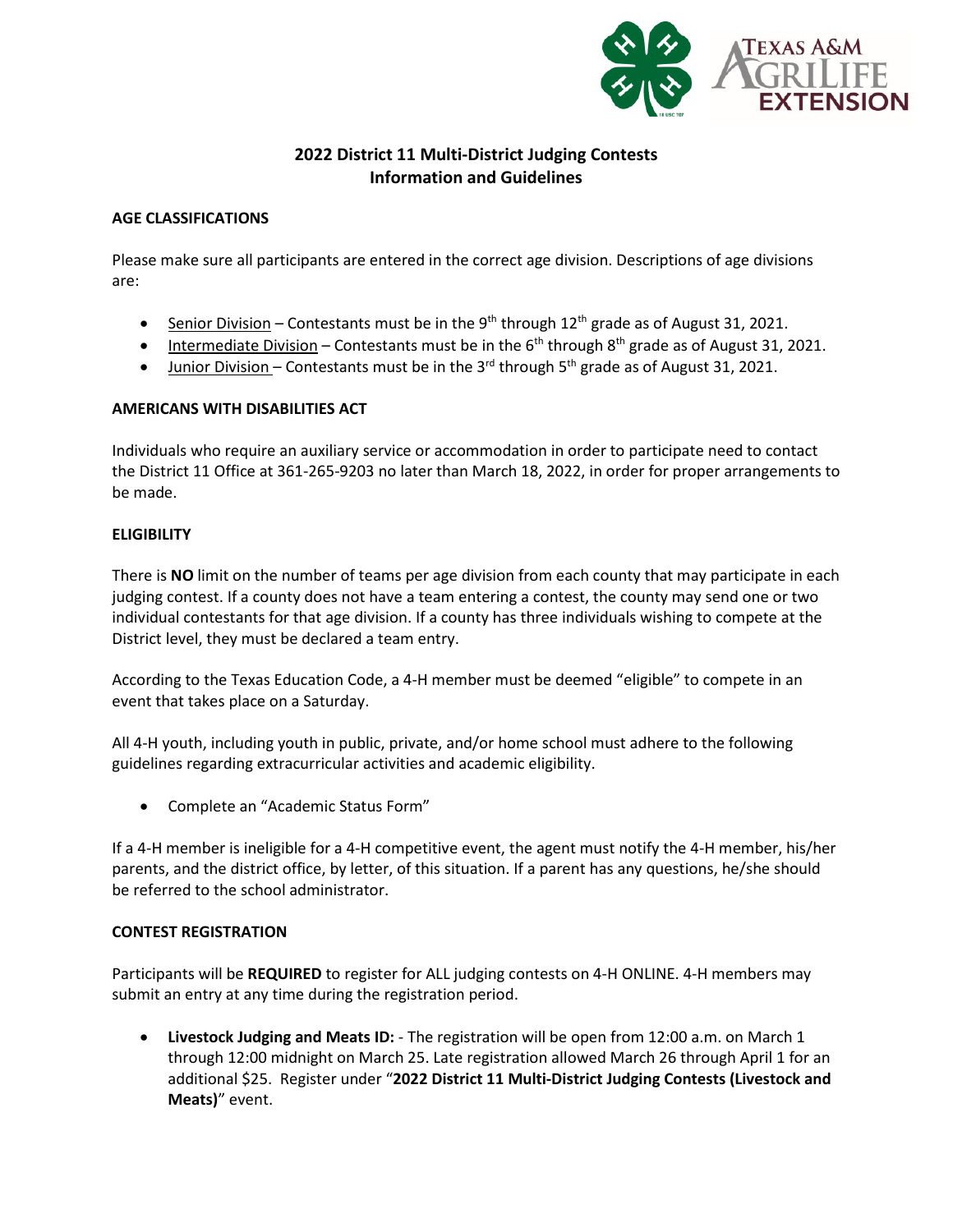- **Horse Judging –** Registration will be from February 7 March 11, 2022. Late Registration will be from March 12 – March 18 for an additional \$25 per individual. Register under "**2022 District 11 Multi-District Horse Judging**" event.
- Teams will not be designated on 4-Honline. All participants will sign up as individuals for their contest. Team designations will be made at registration on the day of contest. Anyone that may POTENTIALLY participate should register by the announced deadline.

It is important to be aware that registration will close at midnight on the given date. Late entries may be accepted with an increased entry fee.

All entries on 4-Honline must be certified by the respective county Extension agent within two working days after the deadline. Failure to do so may result in the entry being rejected.

# **ENTRY FEE**

An entry fee of \$10.00 per INDIVIDUAL will be charged for all judging contests. Late entries will be assessed an additional fee of \$25.00 for a total of \$35.00 entry fee. **No refunds will be given for any reason.**

# **JUDGING CONTESTS RULES & GUIDELINES**

Oral Reasons

- Livestock Judging Intermediates will be required to give two (2) sets of oral reasons; Seniors will give four (4) sets.
	- $\circ$  Intermediates 2 sets (1 market steer, 1 market sheep) \*\* will evaluate this as we get closer to contest date. May be limited due to COVID restrictions
	- $\circ$  Seniors 4 sets (2 cattle, 1 sheep, 1 swine)
- Horse Judging Intermediates will be required to give one (1) set of oral reasons; Seniors will give two (2).
	- o Intermediates will give one halter class.
	- o Seniors will give one halter and one performance class.
- Participants will be required to cover their name and/or county name on shirts, jackets, etc. while giving oral reasons.

*Thank You Notes*

• Participants may be asked to write thank you notes to sponsors of the judging contests.

# **TEAM COMPOSITE**

A judging team is made of three (3) to four (4) members. All team members must be enrolled in 4-H and actively participating as a 4-H member. 4-H members that do not consist of a full team and are judging as individuals at District ARE allowed to qualify for advancement to Texas 4-H Roundup if they are one of the top three senior individuals at District.

**Dairy Judging: Youth MUST compete as 4-H members with their county for their scores to be considered in the team score. Youth will NOT be allowed to participate as an FFA member and have their scores jointly considered.** 

# **SUBSTITUTIONS**